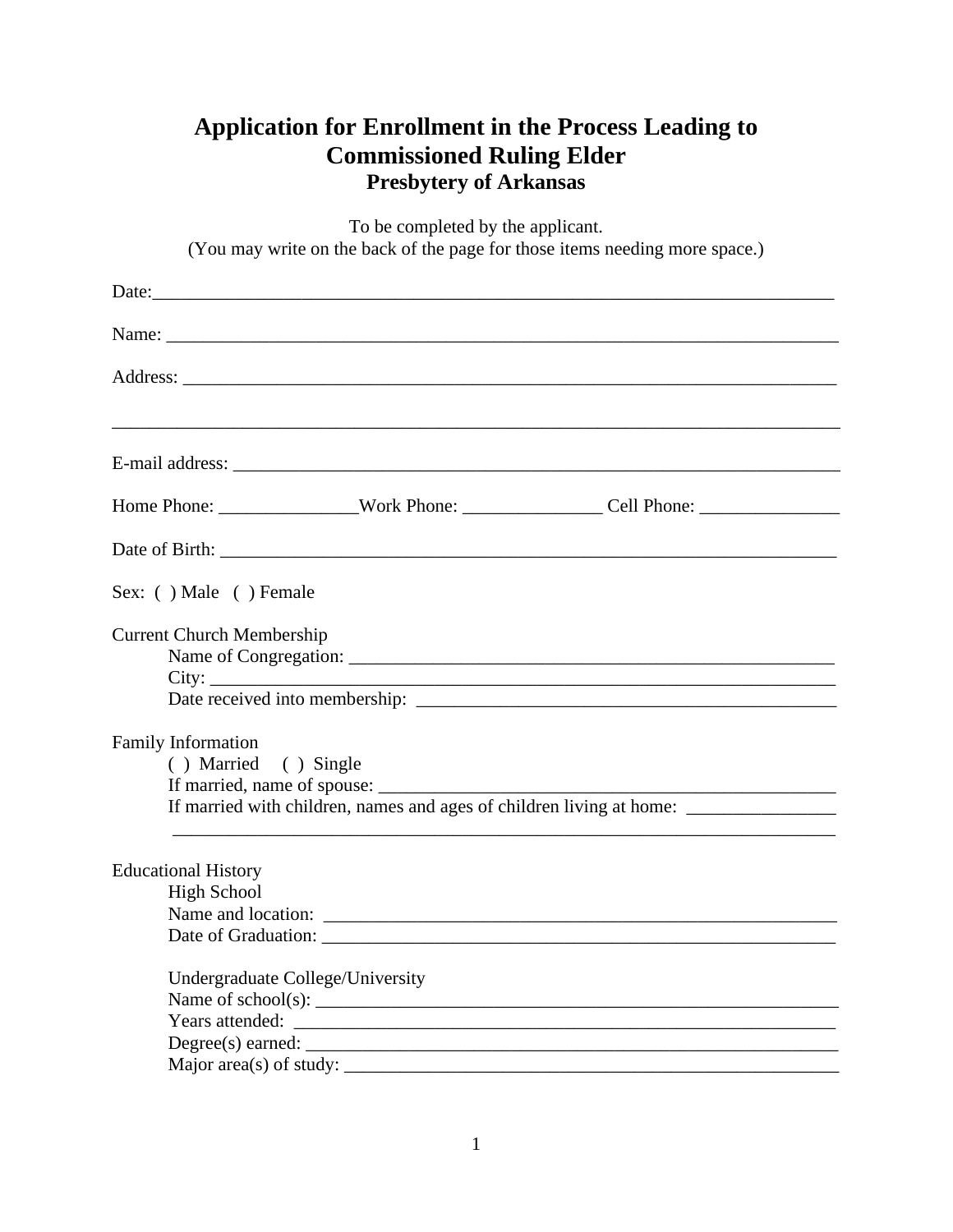| Post-Graduate School                                                                                                  |                                                                                                                                                                              |                                                                                                                      |  |  |  |
|-----------------------------------------------------------------------------------------------------------------------|------------------------------------------------------------------------------------------------------------------------------------------------------------------------------|----------------------------------------------------------------------------------------------------------------------|--|--|--|
|                                                                                                                       | Name of school(s): $\frac{1}{\sqrt{1-\frac{1}{2}} \cdot \frac{1}{2}}$                                                                                                        |                                                                                                                      |  |  |  |
|                                                                                                                       | Years attended:                                                                                                                                                              |                                                                                                                      |  |  |  |
|                                                                                                                       |                                                                                                                                                                              |                                                                                                                      |  |  |  |
|                                                                                                                       |                                                                                                                                                                              |                                                                                                                      |  |  |  |
|                                                                                                                       | Other Educational Achievements/Certifications: _________________________________<br>,我们也不会有什么。""我们的人,我们也不会有什么?""我们的人,我们也不会有什么?""我们的人,我们的人,我们也不会有什么?""我们的人,我们的人,我们的人,我        |                                                                                                                      |  |  |  |
| <u> 1980 - Andrea Andrew Maria III, prima postala prima prima prima prima prima prima prima prima prima prima pri</u> | Work/Military History (list current/most recent position first)<br>Dates (from/to) Employer (name/city/state)                                                                | Title or type of work<br><u> 1989 - Johann Johnson, mars andrew Maria (</u><br><u>______________________________</u> |  |  |  |
|                                                                                                                       |                                                                                                                                                                              | <u> 1990 - Johann Barbara, martin a</u>                                                                              |  |  |  |
| <b>Church Service</b>                                                                                                 | Are you an ordained Elder? () Yes () No                                                                                                                                      |                                                                                                                      |  |  |  |
|                                                                                                                       |                                                                                                                                                                              |                                                                                                                      |  |  |  |
|                                                                                                                       |                                                                                                                                                                              |                                                                                                                      |  |  |  |
|                                                                                                                       | Officer (offices held, at what the church and number of years you served--Elder, Deacon,<br>,我们也不能在这里的时候,我们也不能在这里的时候,我们也不能不能不能不能不能不能不能不能不能不能不能不能不能不能不能。""我们的是我们的,我们也不能不能不能不能 |                                                                                                                      |  |  |  |
|                                                                                                                       |                                                                                                                                                                              |                                                                                                                      |  |  |  |
|                                                                                                                       | Worship leader (role and frequency): ________                                                                                                                                |                                                                                                                      |  |  |  |
| Church committees (member or moderator and years served):                                                             |                                                                                                                                                                              |                                                                                                                      |  |  |  |
|                                                                                                                       | Service to the larger church (Presbytery, Synod, General Assembly): _____________                                                                                            |                                                                                                                      |  |  |  |
|                                                                                                                       |                                                                                                                                                                              |                                                                                                                      |  |  |  |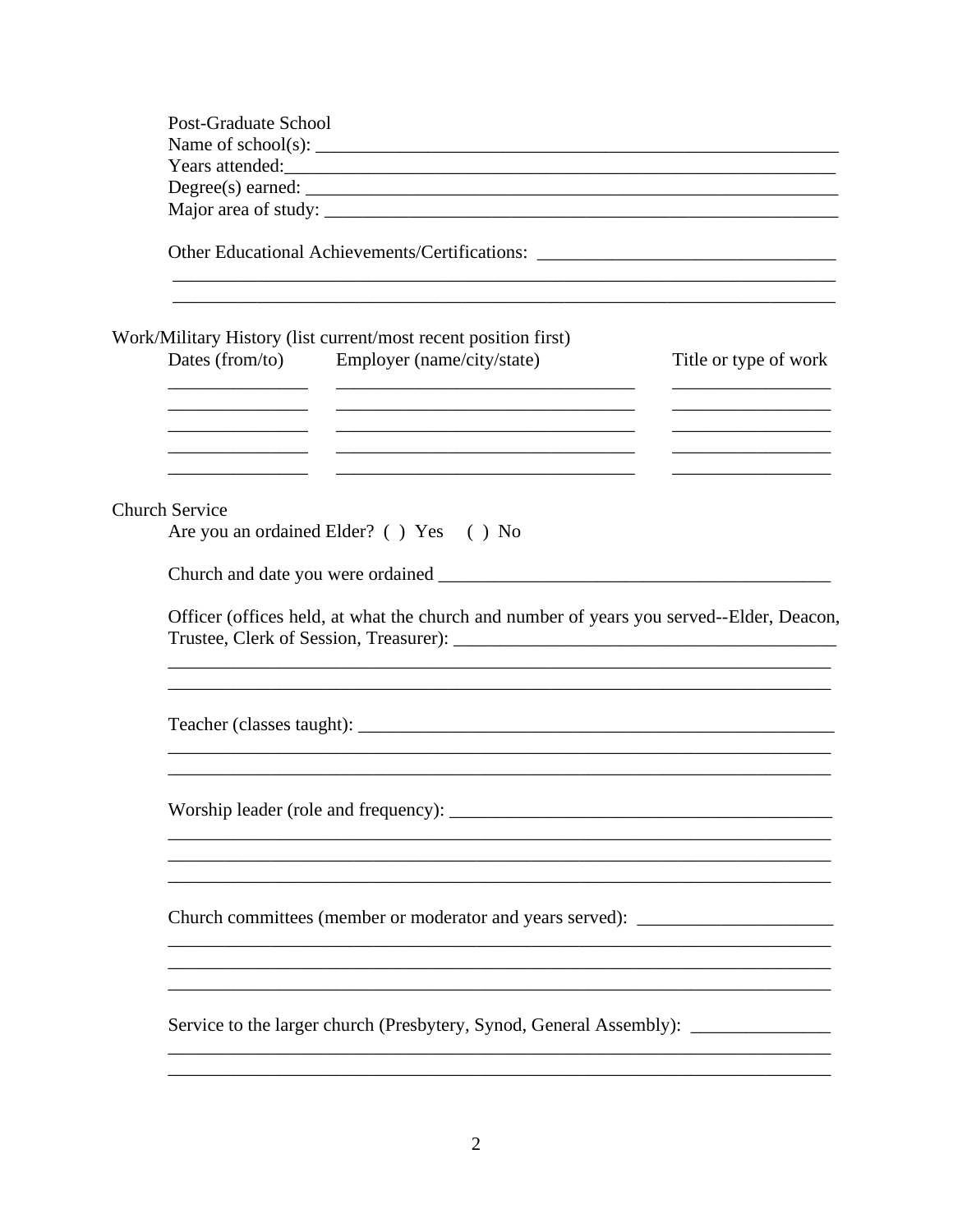Give a brief description of why you are interested in becoming a Commissioned Ruling Elder.